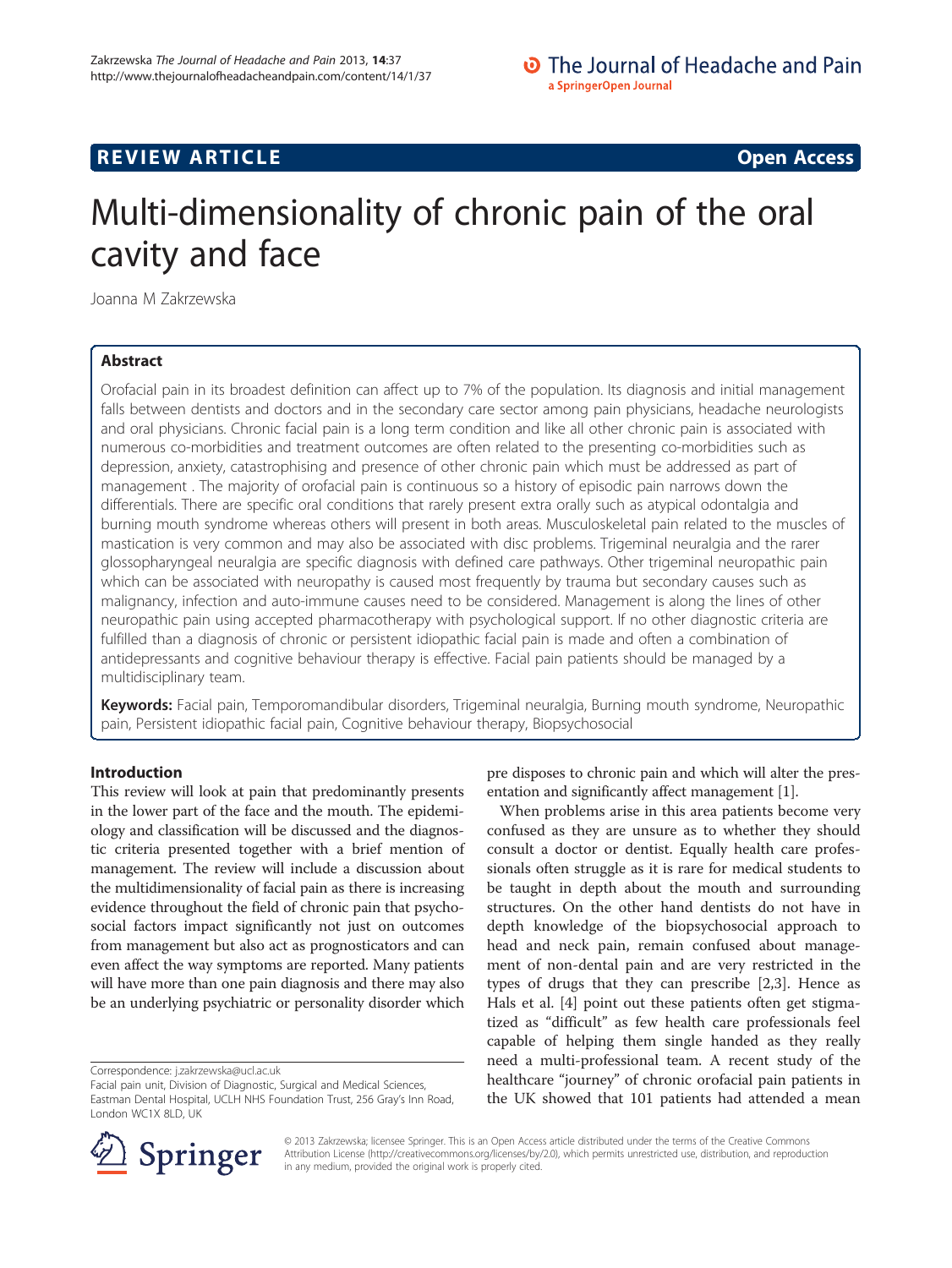of seven health care settings, seen a mean of three specialists and only 24% judged their treatment to be successful [[5\]](#page-8-0). This is supported by a similar survey of German University dental schools in 2004 (poor response rate 45% of schools and based on 34,242 patients) that showed that patients were inadequately treated prior to referral but also indicated that many once in the dental schools were still not managed according to guidelines. Most were managed using only one modality despite 30% having psychological morbidity. Only 11% were referred for psychiatric or psychotherapy, 9% for pain therapy and 7% for neurological assessment whereas 30% were referred to oral and maxillofacial surgeons [\[6](#page-8-0)].

## Review

## Epidemiology

Aggarwal et al. [\[7](#page-8-0)] in a population based study in the UK using a postal questionnaire looked at frequently unexplained pains and found 7% of patients reported having a chronic orofacial pain, 15% reported chronic widespread pain, 9% irritable bowel syndrome and 8% chronic fatigue. Of these 9% reported more than one of these pains. A recent German population study using strictly defined criteria and face to face interviews by trained headache neurologists suggests that trigeminal neuralgia is commoner than persistent idiopathic facial pain but both are rare with a lifetime prevalence of trigeminal neuralgia of 0.3% versus 0.03% for persistent idiopathic facial pain [[8\]](#page-8-0). Koopman et al. [\[9](#page-8-0)] using the research databases of all primary care physicians in the Netherlands searched for all cases of facial neuralgias and persistent idiopathic facial pain and found an incidence rate of 38.7 per 100,000 people years The diagnosis were validated by pain experts as they found up to 48% had been misdiagnosed by the primary care physicians. Trigeminal neuralgia and cluster headache were the most common types. On the other hand temporomandibular pain and muscle disorder-type pain (TMD) is common and population-based studies among adults report that approximately 10–15% have these disorders [[10,11\]](#page-8-0).

## The pain "journey" and co-morbidity in chronic orofacial pain patients

It is crucial to remember that every long term condition including pain results in psychological morbidity and reduced quality of life. Increasingly it is being recognised that some patients have an increased risk of developing chronic facial pain [[12\]](#page-8-0) and recognising this group early may reduce multiple referrals and inappropriate management. It is known that predictors of poor outcome can be identified early [[13](#page-8-0),[14](#page-8-0)]. A chronic pain patient who finally reaches a multi-disciplinary pain clinic will often have a long duration of pain, with significant

functional impairment and will have developed fixed ideas on cause, location and legitimacy of the pain and this will impact on the pain specialists approach [\[15](#page-8-0)]. Many as a result will have low expectations from their pain consultation [\[16](#page-8-0)]. Studies of chronic facial pain patients have shown similar breakdown in doctor patient relationships and patients express confusion about the varied views they had received on management of their pain and likely outcomes [\[17](#page-8-0)]. There is a general desire by orofacial pain patients to be understood, their pain to be acknowledged as real and to feel cared for as life has become hopeless and trust in the medical profession has been lost [[18](#page-8-0)]. Patients expectations for outcomes from a pain clinic will vary and these need to be recognised so management plans are appropriate [[19\]](#page-8-0). Illness beliefs have been found to affect outcomes in patients with orofacial pain [\[20](#page-8-0)].

Mental health status will affect the pain experience and conditions that are especially significant are depression and anxiety [\[21\]](#page-8-0). It is now known that there are neural markers for fear and anxiety which exacerbate chronic pain [[22\]](#page-8-0). Mental defeat (a psychological construct which includes catastrophising) increases distress and disability from pain [\[23,24](#page-8-0)]. Patients with borderline personalities report higher pain levels than other pain patients [\[25](#page-8-0)]. A recent study by Taiminen et al. [\[1](#page-7-0)] of 63 patients with burning mouth syndrome or atypical facial pain supported these findings. They showed that over 50% of these patients had a lifetime mental health disorder especially depression and personality disorders were common. They demonstrated that the mental health problems predated the facial pain and they postulate that psychiatric conditions and these facial pains may be mediated by dysfunctional brain dopamine activity. The recent recommendations on rehabilitation of patients with temporomandibular disorders (TMD) also highlights the need to identify patients with mental health problems, termed red and yellow flags and it is suggested that this is done through a combination of questionnaires and clinical interview [\[26\]](#page-8-0). Another factor to take into account are the personality differences between doctors and patients as these can significantly affect a consultation [[27](#page-8-0)] and patients anger and frustration with treatment can induce in clinicians emotions of anger/frustration which then hinders the consultation [\[28\]](#page-8-0).

As in all consultations the history is crucial and clinicians must be prepared to listen to the patients narrative without interruption and with empathy [[29\]](#page-8-0). Langewitz et al. [\[30](#page-8-0)] have shown that in a tertiary medical outpatient clinic the mean spontaneous talking time was 92 seconds with 78% of patients having finished their initial statement in two minutes yet physicians re- direct patients' opening statement after a mean of 23 seconds. In those consultations were patients are allowed to complete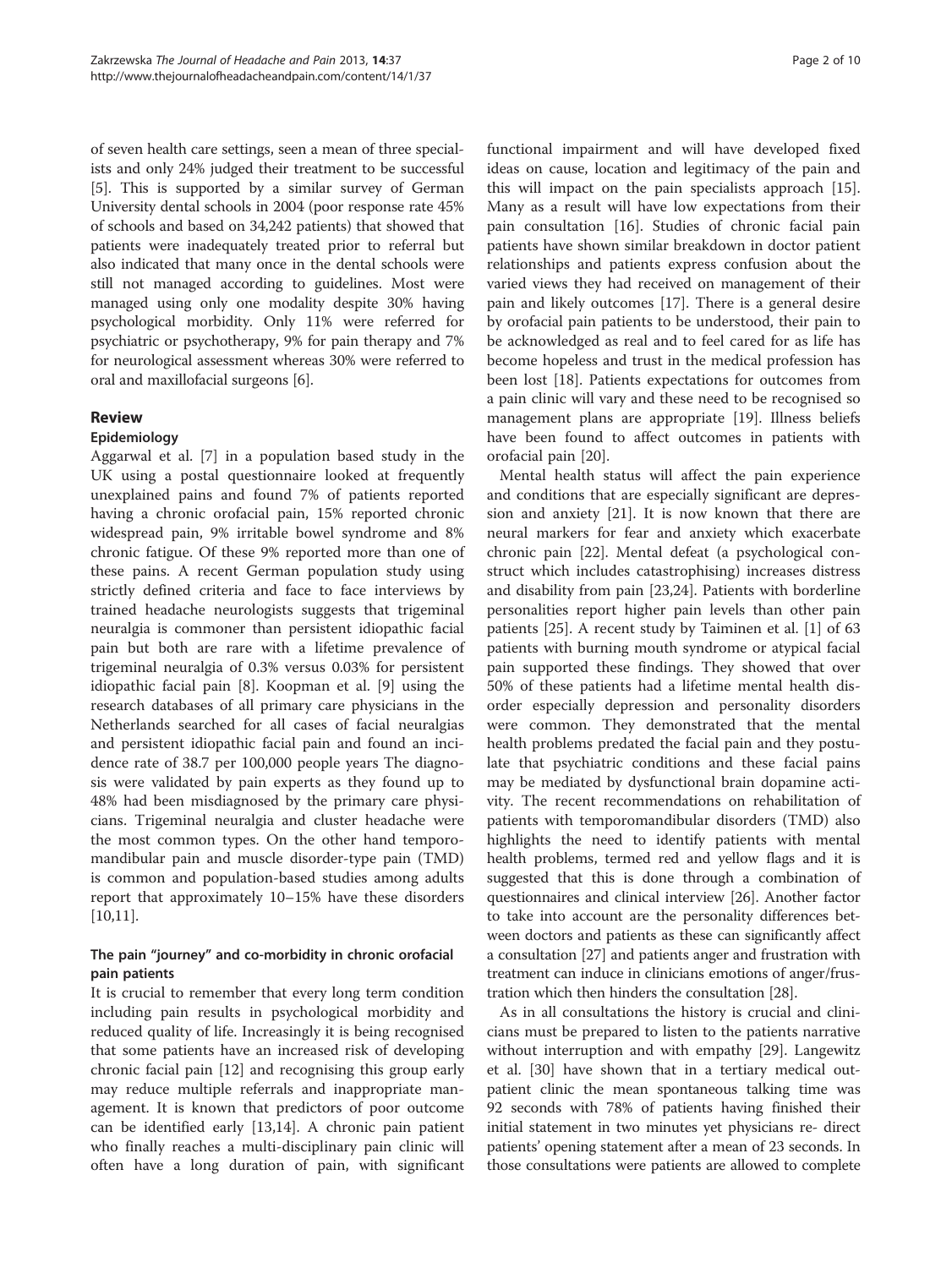their opening statement patient satisfaction is improved and it leads to improved outcomes [[31,32\]](#page-8-0). Cairns et al. [[26](#page-8-0)] have suggest that dentists need additional training when taking histories from patients with TMD so they can identify broader issues which they suggest should include among others, chronicity, functional limitation, discrepancy between findings, overuse of medication, inappropriate behaviours, inappropriate expectations, inappropriate responsiveness to treatments, and risks of self-harm and suicide.

Much as clinicians like to lead their patients through a consultation it is often the uninterrupted opening statement that provides not only diagnostic markers but also details of impact on quality of life. Time is crucial, often restricted, but essential to make a diagnosis and establish a relationship with a patient as good communication is vital. Kenny [\[15\]](#page-8-0) identified that there is often a struggle in complex pain consultations between the doctor and the patient as both want to function as speakers as both have their beliefs about the condition. This is further compounded by the fact physicians often do not understand their patients' health beliefs [[33](#page-8-0)]. Good patient doctor relationship will not only improve outcome expectations but will also decrease anxiety [\[34\]](#page-8-0).

## Classification and diagnosis

The International Headache Society (IHS) is in the process of updating its classification and most conditions covered here are to be found in chapter 13 [\[35](#page-8-0)]. Controversy remains about taxonomy and hence lack of international agreement with the result that there are a considerable number of labels being used for what may in fact be the same underlying conditions. An ontological approach would be of immense benefit especially if genotyping is to be done in the future as this would not necessitate any change in nomenclature when underlying mechanisms are identified [[36\]](#page-8-0).

When making a diagnosis it is useful to make the distinction whether this is a definite diagnosis, probable or even possible as this allows for a change in diagnosis once more facts come to light. Figure 1 shows a potential schema

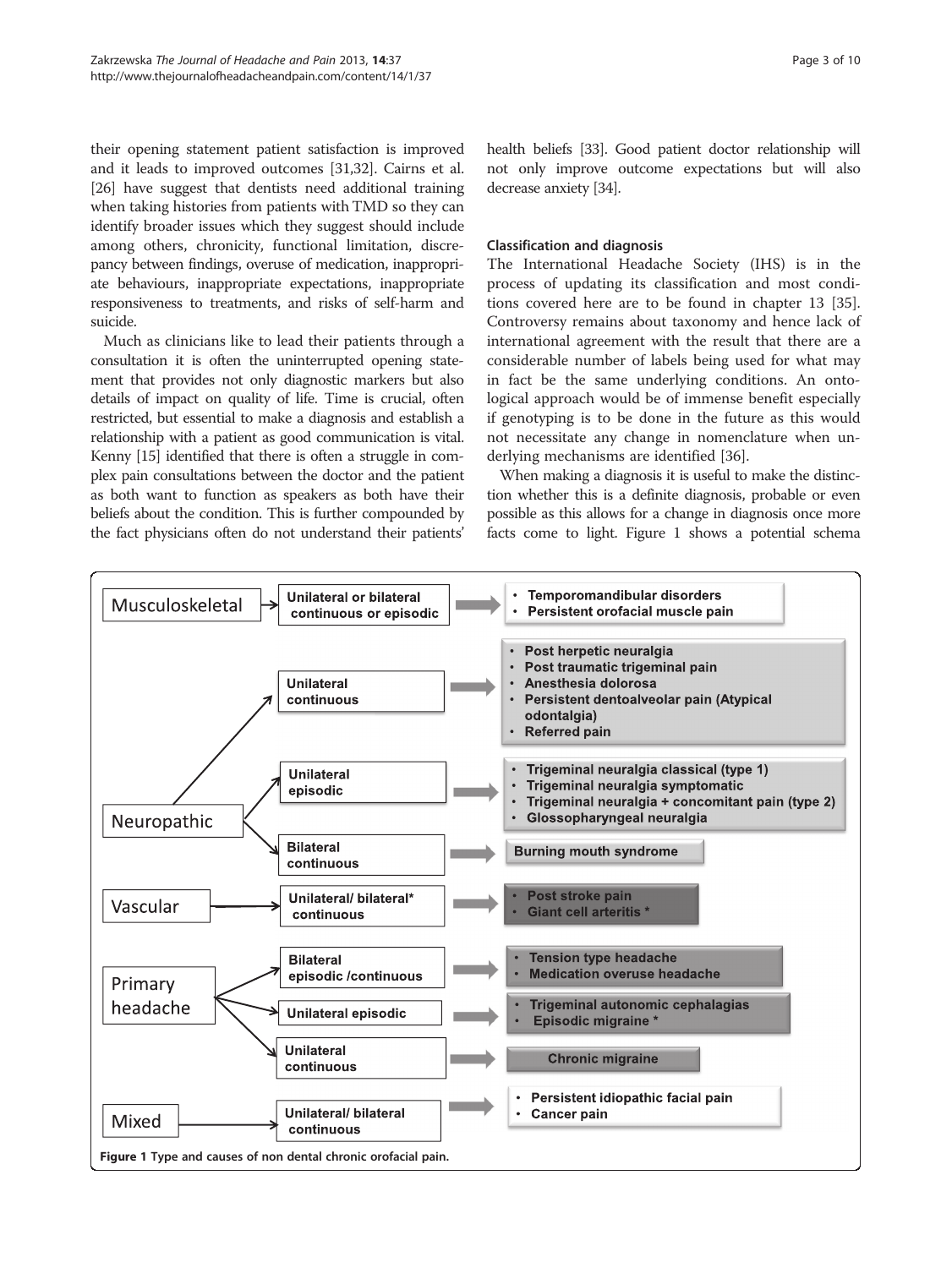based on possible causation and presentation of chronic facial pain.

Some chronic facial pain is strictly unilateral and follows clear neurological boundaries whereas others are very widespread in distribution. The majority of pain is continuous with flare ups but there are a few conditions which are very episodic and so it is worth eliciting these factors at the very beginning in order to narrow down the differential diagnosis. Benoliel et al. showed in their clinic population of 328 that chronic orofacial pain could be defined in the same way as chronic daily headache but stress that chronic orofacial pain includes a very heterogeneous group of symptoms [[37](#page-8-0)]. There are a range of conditions that can result not only in pain but associated neuropathy which can be detected either by gross clinical examination or more detailed neurophysiological testing. Conditions that can result in neuropathy include trauma, inflammatory autoimmune disorders e.g. systemic scleroderma, Sjogren's syndrome, sarcoidosis, multiple sclerosis; rare vascular malformations, neoplasia anywhere along the trigeminal nerve and infections such as leprosy, viral, Lyme disease, syphilis [[38](#page-8-0)]. Table [1](#page-4-0) lists the main characteristics of the most common chronic non dental pains.

## Dental pain

By far the commonest cause of pain in the lower face is dental i.e. pain related to the teeth and their surrounding structures. Few dental causes are chronic but given its high prevalence it needs to be considered in patients with other chronic pain who report a change in their symptoms which are not expected from the main condition [\[39,40](#page-8-0)]. Although some of the dental conditions are easy to diagnose with a careful examination using a good light others will need investigating with local imaging. Dentists are very good at diagnosis of most dental pain and so patients should be referred to them for an assessment. However, beware the dental practitioner who carries out irreversible dental treatment in a patient based on the patient's history alone with no clinical signs and X-ray validation. Many patients with trigeminal neuralgia have unnecessary teeth extractions and this has been documented by neurosurgeons. In the initial presentation this confusion is understandable as the pain is intermittent and sharp and can seem to the patient to be localised to the teeth. Equally those with neuropathic pain may undergo hours of complex dental treatment and find it does nothing to relieve their pain. The most challenging dental diagnosis is that of the cracked tooth as this can be very difficult to detect and so the symptoms can become chronic. More sophisticated imaging such as cone beam CT may be helpful. Dental pain needs to be treated mechanically together with analgesics and in some cases antibiotics.

#### Intraoral non dental pain

Within the mouth there are a variety of other causes of dental pain which are not related to the dental tissues.

Oral mucosal lesions such as recurrent oral ulceration, lichen planus, blistering conditions will cause chronic pain but there are very clear signs which make diagnosis easy. Salivary stones cause intermittent pain of relatively low intensity, pain most frequently occurs at the thought of food and when eating.

In some instances there is a clear history of nerve damage either due to dental procedures or to trauma whereas in other instances it currently remains impossible to determine the mechanism involved in causing the pain. This has led to some confusing nomenclature. Recently an international group of experts proposed the use of the term persistent dentoalveolar pain disorder [[36\]](#page-8-0) to encompass persistent pain without local disease (possible other pseudonyms include atypical odontalgia, phantom tooth pain). They propose that the symptoms could then be subdivided into those where there is a clear relationship to some form of trauma and others where the mechanism is unknown. Attempts have been made determine the patients' experience of this pain and some common themes emerge e.g. difficult to obtain a clear history, complex descriptors, and well localised, deep pain [\[41](#page-8-0)]. Terms such as post traumatic trigeminal neuropathy, peripheral painful traumatic trigeminal neuropathy PPTTN could then be used in those instances where there is a clear correlation between trauma and development of pain.

#### Atypical odontalgia

In atypical odontalgia the pain is very clearly localised to the dentoalveolar tissues either where teeth are still present or have been lost. There may or may not be a history of dental treatment prior to onset. The pain may move from one area to another. It is a dull throbbing continuous pain which can at times be sharp. It is often light touch provoked. Baad-Hansen postulates it is most likely to be a neuropathic pain and has different features from TMD [\[42,43](#page-8-0)]. Thus attempts have been made to characterise these patients but there is little evidence that pharmacological treatment along the lines of a neuropathic pain provide relief [[43,44\]](#page-8-0) but it probably is important to avoid more surgical interventions which can result in increased sensitisation.

#### Post traumatic trigeminal neuropathy

In some instances there is a clear history of nerve injury which can range from a dental extraction, root canal filling [\[45\]](#page-8-0), local anaesthetic [[46\]](#page-8-0), implants [\[47](#page-8-0)], facial trauma [[48\]](#page-8-0). Nerve injury, of varying degree, can be assumed to have been the cause and these conditions could be called a post traumatic trigeminal neuropathy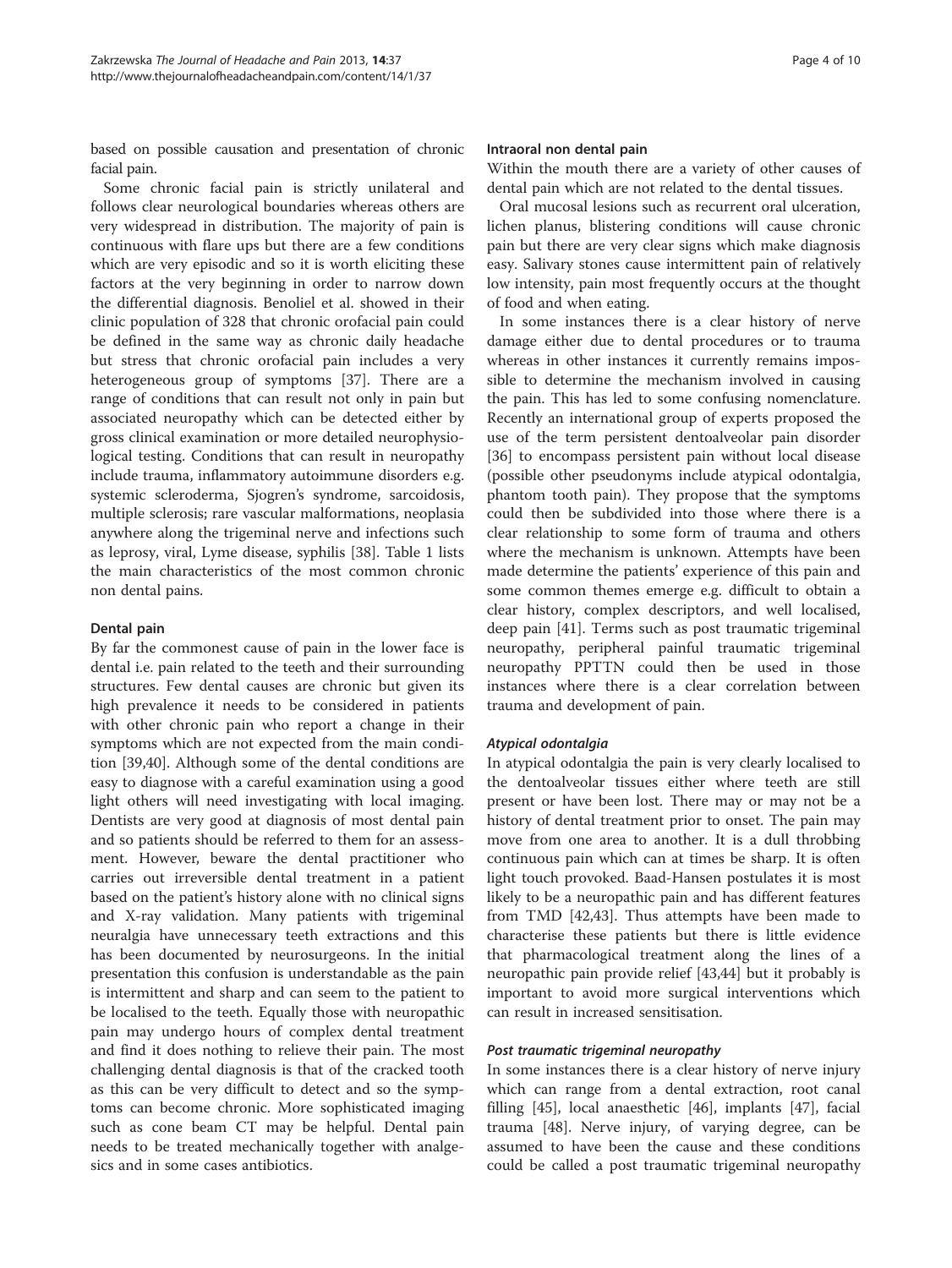|                        | Post traumatic<br>trigeminal<br>neuropathy                                                           | <b>Buring mouth</b><br>syndrome                                                 | Temporomandibular disorders                                                                                                                                                | Trigeminal neuralgia                                                                      | Persistent idiopathic facial<br>pain                                               | Trigeminal post herpetic<br>neuralgia                         |
|------------------------|------------------------------------------------------------------------------------------------------|---------------------------------------------------------------------------------|----------------------------------------------------------------------------------------------------------------------------------------------------------------------------|-------------------------------------------------------------------------------------------|------------------------------------------------------------------------------------|---------------------------------------------------------------|
|                        | Epidemiology becoming increasingly rare<br>common                                                    |                                                                                 | common                                                                                                                                                                     | rare                                                                                      | rare                                                                               | rare                                                          |
| Onset                  | 3-6 months of<br>traumatic event                                                                     | slow                                                                            | sometimes starts abruptly                                                                                                                                                  | memorable, sudden                                                                         | slow                                                                               | slow post herpes zoster                                       |
| Duration               | continuous with<br>minor fluctuations,<br>some have<br>intermittent episodes                         | continuous                                                                      | often constant                                                                                                                                                             | intermittent seconds to minutes                                                           | constant                                                                           | constant                                                      |
| Periodicity            | constant                                                                                             | can vary<br>throughout the day am/evening                                       | fluctuations often worse                                                                                                                                                   | refractory periods, many attacks a<br>day periods of complete<br>remission weeks, months  | varies, can have periods of<br>no pain                                             | may be excacerbations                                         |
| Site                   | distribution of a nerve<br>branch, tooth or tooth<br>bearing area                                    | tongue, lips,<br>palate                                                         | masseter, temporalis, around<br>TMJ,ear, retromolar area                                                                                                                   | V2, V3 most common intraoral<br>and extra oral                                            | non anatomical, gradually<br>gets larger                                           | anatomic distribution, most<br>common ophthalmic branch       |
| Radiation              | nil                                                                                                  | all parts of the<br>oral mucosa                                                 | may radiate to neck                                                                                                                                                        | only within trigeminal<br>distribution                                                    | can spread over whole face,<br>head, intra oral                                    | little                                                        |
| Character              | dull, burning, tingling,<br>pins and needles at<br>times sharp                                       | burning, stinging,<br>sore                                                      | aching, heavy, deep, can be sharp                                                                                                                                          | sharp, shooting, lightening, may<br>be a dull ache, burning after pain                    | dull, nagging, can be sharp                                                        | burning, pins and needles                                     |
| Severity               | moderate to severe                                                                                   | mild to severe                                                                  | variable moderate to severe                                                                                                                                                | moderate to severe                                                                        | moderate to severe                                                                 | moderat to severe                                             |
| Aggravating<br>factors | touch                                                                                                | sometimes certain<br>food.                                                      | prolonged chewing, opening<br>wide, jaw movements                                                                                                                          | light touch, eating, some attacks<br>are spontaneous                                      | fatique, stress                                                                    | light touch,                                                  |
| Associated<br>factors  | may be altered<br>sensation, reduced<br>quality of life, history<br>of trauma or dental<br>procedure | altered taste, dry<br>mouth,<br>depression,<br>anxiety, poor<br>quality of life | clenching, bruxism, may have<br>clicking of TMJ, locking, reduced<br>opening, headaches, migraines                                                                         | very rare autonomic features, fear<br>of pain return, depression, poor<br>quality of life | often other chronic pain,<br>significant life events, vulnerable<br>personalities. | may be altered sensation,<br>skin changes                     |
| Examination            | allodynia,<br>hypoesthesia                                                                           | nil, sometimes<br>geographic tonque                                             | palpation of muscles/joint induces<br>same pain, unassisted reduced<br>opening, clicking, intraorally<br>evidence of frictional keratosis in<br>cheeks, attrition of teeth | may trigger attack on touch, very nil<br>rarely sensory changes                           |                                                                                    | allodynia, hypoaesthesia,<br>hyperaesthesia                   |
| $\cdots$ $\cdots$      | Management drugs for neuropathic<br>pain many benefit<br>from CBT                                    | neuropathic drugs,<br>clonazepam, CBT                                           | education, physiotherapy,<br>psychology, anti- inflammatory drugs neurosurgical procedures                                                                                 | carbamazepine/oxcarbazepine,                                                              | CBT, antidepressant drugs                                                          | nortryptyline, pregablin,<br>gapabentin, lidocaine<br>patches |

## <span id="page-4-0"></span>Table <sup>1</sup> The main characteristics of the most common chronic non dental pains and their managment

CBT cognitive behaviour therapy.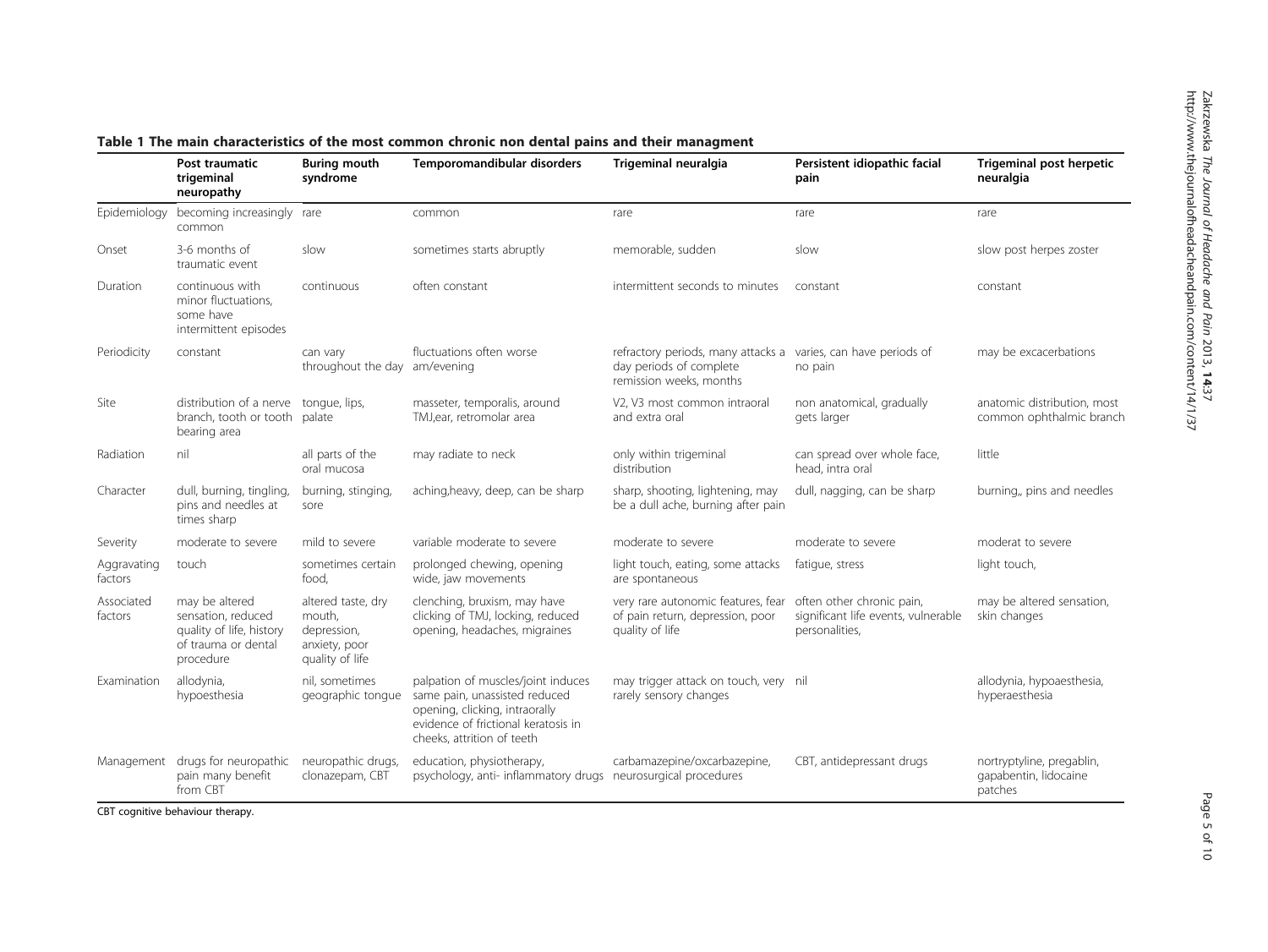or peripheral painful traumatic trigeminal neuropathy PPTTN as recently proposed by Benoliel et al. [\[48](#page-8-0)]. Benoliel et al. compared 91 PPTN with 54 classical trigeminal neuralgia (TN) patients and showed that the temporal features of PPTTN were very varied with only 50% having continuous pain whereas others reported daily pain but which lasted less than 4 hours, some even had very short attacks that were similar to TN like pain. Pain is often described as burning, stabbing [\[43,48\]](#page-8-0) but patients with definite nerve injury such as lingual and inferior alveolar nerve describe a feeling of pins and needles, fizzing and swollen sensations [\[47](#page-8-0)]. Pain in some circumstances is evoked in others it is spontaneous. Some sensory changes can often be detected on clinical testing and somatosensory testing will often show evidence of hypoaesthesia or allodynia, most imaging is negative. Meyer et al. have proposed a careful evaluation of peripheral nerve injuries that is both subjective (history, questionnaires and examination) and objective which includes quantitative sensory testing and imaging [[49\]](#page-8-0). Renton et al. have shown how quality of life can be affected by trigeminal nerve injuries and the negative effects are more pronounced in patients with inferior alveolar nerve injury as opposed to lingual nerve injury [[47](#page-8-0)]. Not all traumatic injuries result in pain some only present with sensory changes [\[47\]](#page-8-0). Although surgical repair is possible for inferior alveolar nerve most patients need to be managed according to guidelines for neuropathic pain.

## Burning mouth syndrome glossodynia, stomatodynia

This strictly intraoral condition presents as a burning, discomfort of the oral mucosa especially the tongue for which local or systemic causes cannot be found. It is unusual in that it is especially common in postmenopausal women who have been found to have a high level of anxiety and depression. The aetiology remains unknown and a variety of hypothesis have been put forward [\[50](#page-8-0)]. Neurophysiological testing and biopsies of the tongue have indicated that there are peripheral nerve changes with abnormal appreciation of temperature but central changes have also been noted on fMRI testing [[51\]](#page-8-0). Not only do the patients report abnormal sensations but there are often other symptoms such as altered taste and disturbed salivary production [[52](#page-8-0)]. The symptoms can be continuous but the intensity does vary throughout the day and some patients find eating mild food helpful. On examination the oral mucosa is normal although it is not unusual to see signs of a geographic tongue (erythema migrans) or fissured tongue and several patients have a habit of thrusting the tongue against their front teeth. Investigations are needed to exclude other causes of burning as indicated in Figure 2.

Management begins with acknowledging the symptoms as real and reassuring the patient that it is a recognised albeit rare condition. There have been a number of RCTs performed and a Cochrane systematic review [\[53](#page-8-0)]. Although a small study, not replicated again, cognitive behaviour therapy has been shown to be effective and it is the mainstay management in our facial pain unit. Clonazepam as a topical and systemic agent has been evaluated with mixed outcomes [[54,55\]](#page-8-0) but the significant side effect of drowsiness and the potential for addiction need to be taken into account. There are several RCTs on the use of alphalipoic acid, an antioxidant, but the outcomes are conflicting [\[53](#page-8-0)]. Given the evidence that this is potentially a neuropathic pain then drugs for neuropathic pain e.g. gabapentin, pregablin, tricyclic antidepressants can be tried. There is little data on prognosis. Sardella et al. in a survey of 53 patients showed that 3% had complete spontaneous resolution and less than 30% had a moderate improvement [[56](#page-9-0)].

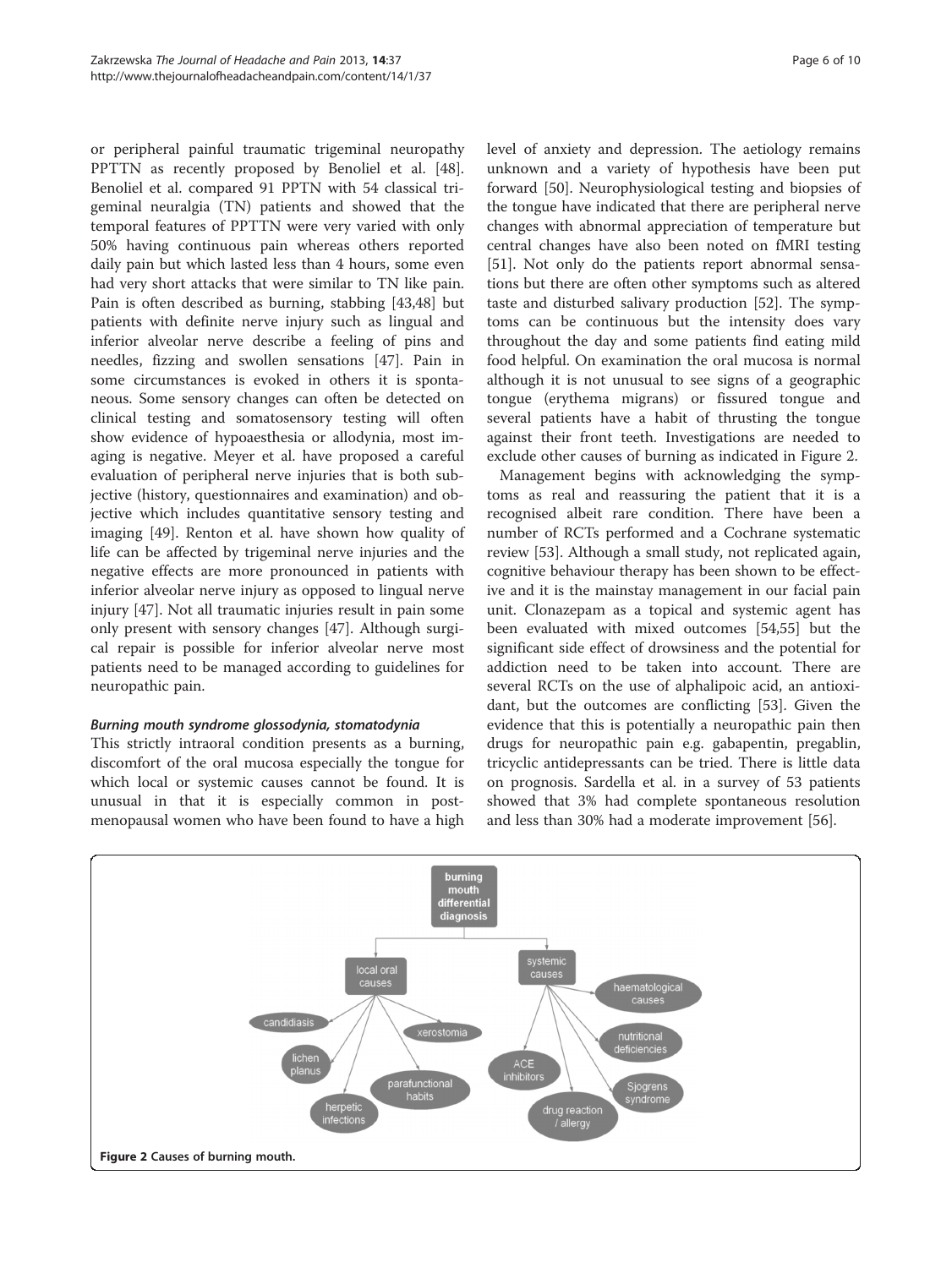#### Extraoral pain with or without intra oral pain

These conditions often present with pain in both locations but equally can occur only extra-orally.

#### Temporomandibular disorders TMD

By far the commonest cause of non dental pain is a musculoskeletal pain related to the masticatory apparatus and it is principally an extra oral pain but pain is often felt in the retromolar area. TMD encompasses a variety of different conditions and most of the research in this area has been carried out by dentists with a specific interest in facial pain. The Research Diagnostic Criteria (RDC) for TMD where published in 1992 and have been used as a basis for research internationally [[57\]](#page-9-0). The criteria include psychological distress and quality of life assessments which large studies in the US currently being done show are of great importance in prognosis [[58,59\]](#page-9-0). Recently the RDC has been updated to make it more clinically relevant [[60](#page-9-0),[61](#page-9-0)]. In the new proposals the commonest condition will be called myalgia and the criteria are: pain in the muscle affected by jaw movement and palpation of the masseter or temporalis induces the same pain. If the pain radiates to other local structures then it will be termed myofascial pain with referral. Disorders of the disc within the joint lead to clicking and crepitus and if the disc does not reduce then it will lead to limitation of opening and possible locking. On their own discs do not cause pain but they are often found in association with muscle pain. Degenerative disorders, joint dislocations as often found in hyper or hypomobility conditions do not cause significant pain. It is increasingly being recognised that TMD pain is related to other conditions such as fibromyalgia, back pain, migraine. It is also proposed that some headaches are due to TMD in that jaw movement induces the same headache [[62\]](#page-9-0). Patients with TMDs do not cope as well with stress as general population [\[63](#page-9-0)] and oral health related quality of life is negatively affected by this condition becoming more pronounced in those with more symptoms [[64\]](#page-9-0).

A wide range of therapies are used but overall selfmanagement through education, physiotherapy and with some cognitive behaviour therapy needs to be encouraged. Cairns et al. stress that patients with comorbidities should be seen by specialists with training in pain management [[26\]](#page-8-0). Therapies range from soft diet, splint, and physiotherapy, drugs, psychological and surgical. Many of these have been evaluated in RCTs and there are several systematic reviews [\[65](#page-9-0)-[67\]](#page-9-0) but the quality of many of the trials is poor. A variety of surgical procedures including arthocentesis and arthroscopy can be used but they should only be used if there are functional signs [\[68\]](#page-9-0).

#### Trigeminal neuralgia

Trigeminal neuralgia (TN) defined by The International Association for the Study of Pain (IASP) "as a sudden usually unilateral severe brief stabbing recurrent episodes of pain in the distribution of one or more branches of the trigeminal nerve." [[69\]](#page-9-0) and has been shown to have a significant impact on quality of life [\[70](#page-9-0)]. TN presents most commonly in the lower two branches of the trigeminal nerve. Very often it presents intraorally with triggers around the teeth [\[71](#page-9-0)] and hence many patients will undergo irreversible dental treatment unnecessarily [[72\]](#page-9-0).

It is easy to misdiagnosis TN as TMD especially if the TMD is unilateral as it is a far more common condition [[73\]](#page-9-0) whereas GPs tended to over diagnosis this condition [[9\]](#page-8-0). Although it is often considered that TN is easy to diagnosis there is an increasing understanding that TN has a varied presentation and that some patients report considerable amount of less intense burning or dull pain after the main sharp attack of pain which can be present for more than 50% of the time. These have variously been labelled as type 2 [[74](#page-9-0)] or TN with concomitant pain [\[75\]](#page-9-0). Neurosurgeons have started to report that outcomes are different in these groups [[76\]](#page-9-0). Of the trigeminal autonomic cephalalgias SUNA (short unilateral neuralgiform pain with autonomic symptoms) needs to be considered as a potential differential as it can present in the lower face [\[77](#page-9-0)].

Symptomatic causes of TN need to be excluded e.g. tumours, often benign, multiple sclerosis and A-V malformations. Imaging is now considered to be part of the routine workup and some centres will use qualitative sensory testing [\[78,79\]](#page-9-0).

Management is first medical with carbamazepine or oxcarbazepine with second line drugs being lamotrigine and baclofen [[80,81\]](#page-9-0). If patients develop significant side effects or have poor pain control then surgery needs to be considered [[78,79\]](#page-9-0). There are very few RCTs of surgical treatments [\[82](#page-9-0)] and evidence is based mainly on cohort data [[78,79\]](#page-9-0). Microvascular decompression is the only procedure that is non-destructive and gives the longest pain free interval 70% pain free at 10 years [\[83](#page-9-0)]. For patients not suitable for this procedure ablative procedures include radiofrequency thermocoagulation glycerol rhizotomy, balloon compression or Gamma knife and these give 50% pain relief for four years but patients risk sensory changes which impact on quality of life [\[78,79\]](#page-9-0). Patient support groups are invaluable in providing further information and helping patients make decisions about treatments [[84\]](#page-9-0).

#### Glossopharyngeal neuralgia

This is a very rare condition and has the same features as TN except for location and the two conditions have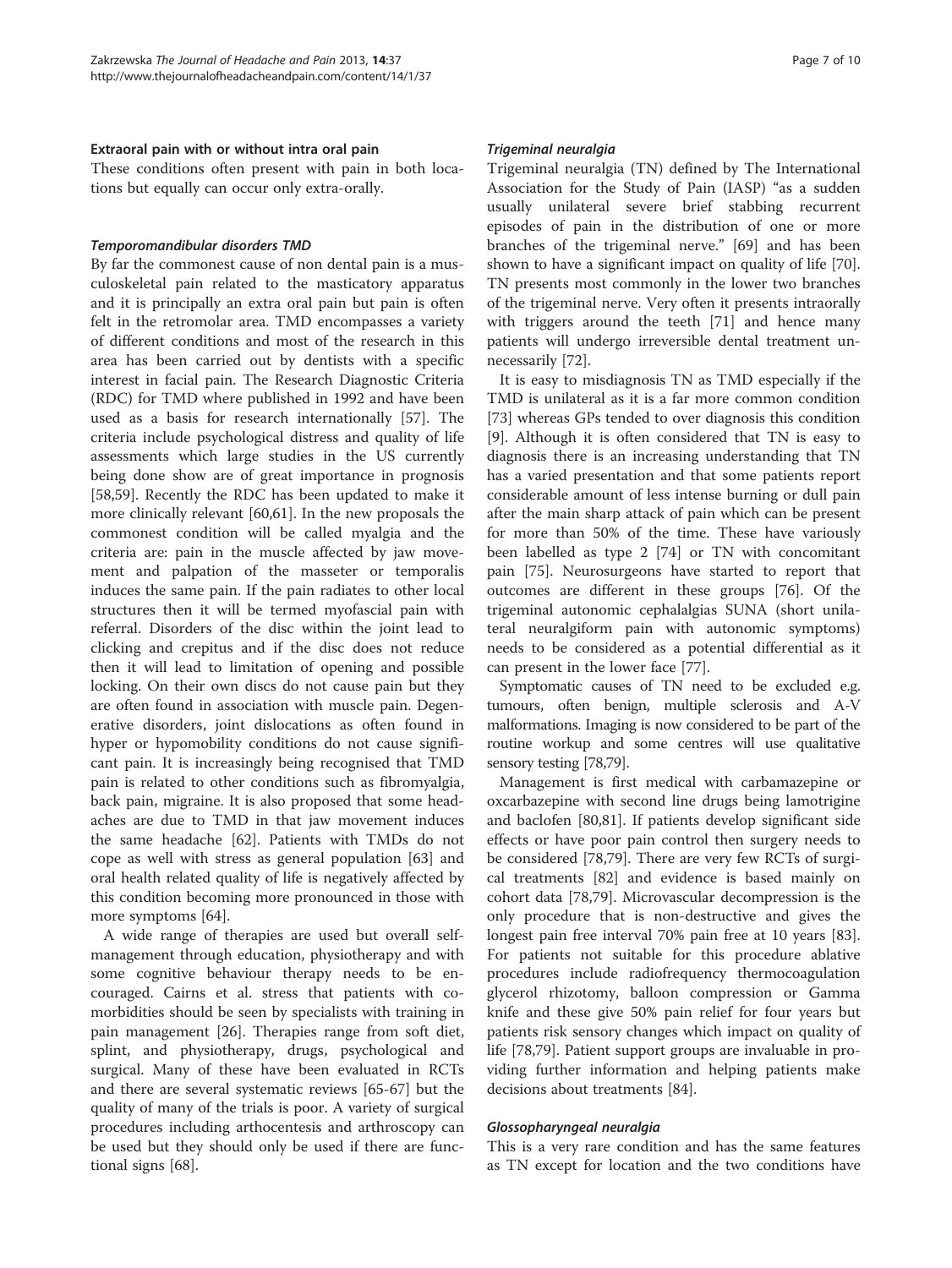<span id="page-7-0"></span>also been reported to co-exist. Pain can be felt deep within the ear but more commonly in the back of the tongue and throat. Talking and swallowing are particular trigger factors. Medical management is as for TN and in poorly controlled patients microvascular decompression is the surgery of choice [[85\]](#page-9-0).

## Anaesthesia Dolorosa/post traumatic trigeminal neuropathy

Anaesthesia dolorosa is a term used by the neurosurgeons to denote pain after surgical damage to the trigeminal nerve most commonly at the level of the Gasserian Ganglion which occurs after ablative procedures for TN [[74](#page-9-0)]. When the cause is due to other trauma e.g. fractures the term post traumatic trigeminal neuropathy is used. Both of these conditions develop within 3–6 months of the traumatic incident. The distribution is varied depending on the extent of the trauma but often in trigeminal neuralgia patients it extends to all three divisions of the trigeminal nerve. Patients report hyperalgesia, allodynia, hypoaesthesia and hypoalgesia very often described as "ants crawling over the face". There are often associated extensive psychological factors e.g. anger, depression, present and management is extremely difficult. In trauma patients the symptoms are often less severe and more localised. Patients report a poor response to drugs used for neuropathic pain and addition of cognitive behaviour therapy may be of value.

#### Persistent Idiopathic facial pain/Atypical facial pain

This condition has often been used as a bucket term to include all other facial pain that does not fit into other criteria as these patients do not have any sensory or physical signs. A recent small study on this group of patients using voxel-based morphotometry indicates that they do have similar changes to other chronic pain patients in parts of the brain associated with pain [\[86](#page-9-0)]. Epidemiological studies and psychiatric assessments suggest that psychological factors play a role in this condition [1,[12\]](#page-8-0) and that many of these patients are likely to have other chronic pain elsewhere [\[7](#page-8-0)]. This is generally a continuous pain which does not follow a neurological distribution. The pain often gradually becomes more diffuse and involves a larger area of the head and neck. Although often described as nagging and dull it can have sharp exacerbations [\[87](#page-9-0)]. All investigations are normal although Forssell et al. have shown that some patients labelled with this condition may on neurophysiological testing have abnormalities similar to trigeminal neuropathic pain [[88\]](#page-9-0). Management is difficult and all types of approaches have been used - pharmacotherapy and behavioural therapy [\[89,90\]](#page-9-0). A multi-disciplinary approach using a combination of antidepressants drugs and cognitive behaviour therapy may be the best form of management [\[91](#page-9-0)].

#### Giant cell arteritis

Although principally occurring in the temple region jaw movement can induce more widespread pain and the tongue can be affected to such an extent that it appears cyanosed. The criteria are well established and any patient over 50 years should have an ESR and C reactive protein test. Temporal artery biopsy has been used as the gold standard but it is now suggested that ultrasonography and MRI scanning may be equally diagnostic [\[92\]](#page-9-0). Systematic steroids need to be commenced promptly to prevent blindness and other systemic effects [[93](#page-9-0)].

#### Facial migraine/Neurovascular orofacial pain

There are several papers that have documented migraine like features of the lower face or as Benoliel et al. have called them neurovascular orofacial pain [\[94,95](#page-9-0)]. Yoon et al. [\[96\]](#page-9-0) assessed migraine sufferers in the population and they established that this condition was rare but found that 9% of patients with migraine can have symptoms in the lower face i.e. V2 and 3 distribution but it was very rare to have symptoms only in the lower face. Benoliel et al. in their series of 328 patients diagnosed this condition in 23 patients. The pain was episodic or chronic, high severity, located in the lower half of the facial, (bilateral or unilateral), seven reported nausea and photophobia, eight autonomic features. It was not clear whether the headache was disabling and whether there was associated aura. Response to anti-migraine therapy including triptans was not provided. Oberman in their series of 7 showed all responded to triptans and three to prophylactic measures [[94](#page-9-0)].

## Conclusions

There are many different causes of orofacial pain and given the wide range of aetiologies management is also varied so that diagnosis is important in order to use the correct care pathway [\[40\]](#page-8-0). It is crucial to take a multidimensional approach to these patients and they are best managed in centres which have multi-disciplinary teams including pain specialists, oral surgeons, liaison psychiatrists, headache neurologists, neurosurgeons, clinical psychologists, physiotherapists and radiologists [\[4](#page-8-0)].

#### Competing interests

The author declare that she has no competing interests.

#### Acknowledgement

JZ undertook this work at UCL/UCLHT, who received a proportion of funding from the Department of Health's NIHR Biomedical Research Centre funding scheme.

#### Received: 22 February 2013 Accepted: 9 April 2013 Published: 25 April 2013

#### References

1. Taiminen T, Kuusalo L, Lehtinen L, Forssell H, Hagelberg N, Tenovuo O, Luutonen S, Pertovaara A, Jaaskelainen S (2011) Psychiatric (axis 1) and personality (axis11) disorders in patients with burning mouth syndrome or atypical facial pain. Scandinavian J Pain 2:155–160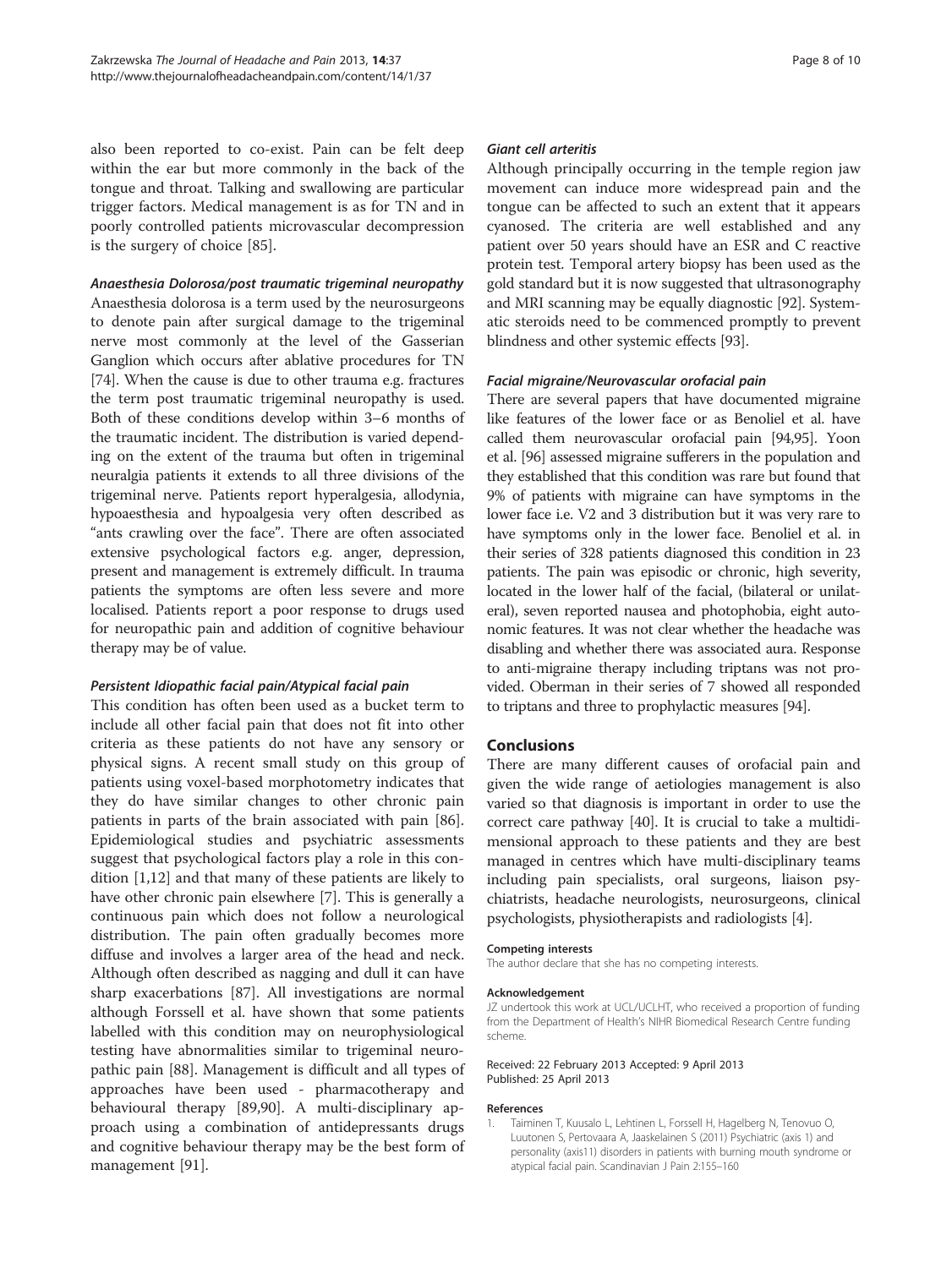- <span id="page-8-0"></span>2. Aggarwal VR, Joughin A, Zakrzewska JM, Crawford FJ, Tickle M (2011) Dentists' and specialists' knowledge of chronic orofacial pain: results from a continuing professional development survey. Prim Dent Care 18:41–44
- 3. Durham J, Exley C, Wassell R, Steele JG (2007) 'Management is a black art'–professional ideologies with respect to temporomandibular disorders. Br Dent J 202:E29–3
- 4. Hals EKB, Stubhaug A (2011) Mental and somatic co-morbidities in chronic orofacial pain conditions: Pain patients in need of multiprofessional team approach. Scandinavian J Pain 2:153–154
- 5. Beecroft EV, Durham J, Thomson P (2013) Retrospective examination of the healthcare 'journey' of chronic orofacial pain patients referred to oral and maxillofacial surgery. Br Dent J 214:E12
- 6. Wirz S, Ellerkmann RK, Buecheler M, Putensen C, Nadstawek J, Wartenberg HC (2010) Management of chronic orofacial pain: a survey of general dentists in german university hospitals. Pain Med 11:416–424
- 7. Aggarwal VR, McBeth J, Zakrzewska JM, Lunt M, Macfarlane GJ (2006) The epidemiology of chronic syndromes that are frequently unexplained: do they have common associated factors? Int J Epidemiol 35:468–476
- 8. Mueller D, Obermann M, Yoon MS, Poitz F, Hansen N, Slomke MA, Dommes P, Gizewski E, Diener HC, Katsarava Z (2011) Prevalence of trigeminal neuralgia and persistent idiopathic facial pain: a population-based study. Cephalalgia 31:1542–1548
- 9. Koopman JS, Dieleman JP, Huygen FJ, De Mos M, Martin CG, Sturkenboom MC (2009) Incidence of facial pain in the general population. Pain 147:122–127
- 10. Drangsholt M, LeResche L (1999) Temporomandibular disorder pain. In: Crombie IK, Croft PR, Linton SJ, LeResche L (ed) Epidemiology of Pain. IASP, Seattle, pp 203–233
- 11. Janal MN, Raphael KG, Nayak S, Klausner J (2008) Prevalence of myofascial temporomandibular disorder in US community women. J Oral Rehabil 35:801–809
- 12. Aggarwal VR, Macfarlane GJ, Farragher TM, McBeth J (2010) Risk factors for onset of chronic oro-facial pain–results of the North Cheshire oro-facial pain prospective population study. Pain 149:354–359
- 13. Macfarlane TV, Blinkhorn AS, Davies RM, Kincey J, Worthington HV (2004) Predictors of outcome for orofacial pain in the general population: a fouryear follow-up study. J Dent Res 83:712–717
- 14. Rudich Z, Lerman SF, Gurevich B, Shahar G (2010) Pain specialists' evaluation of patient's prognosis during the first visit predicts subsequent depression and the affective dimension of pain. Pain Med 11:446–452
- 15. Kenny DT (2004) Constructions of chronic pain in doctor-patient relationships: bridging the communication chasm. Patient Educ Couns 52:297–305
- 16. Petrie KJ, Frampton T, Large RG, Moss-Morris R, Johnson M, Meechan G (2005) What do patients expect from their first visit to a pain clinic? Clin J Pain 21:297–301
- 17. Wolf E, Birgerstam P, Nilner M, Petersson K (2006) Patients' experiences of consultations for nonspecific chronic orofacial pain: A phenomenological study. J Orofac Pain 20:226–233
- 18. Wolf E, Birgerstam P, Nilner M, Petersson K (2008) Nonspecific chronic orofacial pain: studying patient experiences and perspectives with a qualitative approach. J Orofac Pain 22:349–358
- 19. Bass C, Jack T (2002) Current approaches in chronic pain. Clin Med 2:505–508
- 20. Galli U, Ettlin DA, Palla S, Ehlert U, Gaab J (2010) Do illness perceptions predict pain-related disability and mood in chronic orofacial pain patients? A 6-month follow-up study. Eur J Pain 14:550–558
- 21. Gerrits MM, Vogelzangs N, van OP, van Marwijk HW, van der Horst H, Penninx BW (2012) Impact of pain on the course of depressive and anxiety disorders. Pain 153:429–436
- 22. Ochsner KN, Ludlow DH, Knierim K, Hanelin J, Ramachandran T, Glover GC, Mackey SC (2006) Neural correlates of individual differences in pain-related fear and anxiety. Pain 120:69–77
- 23. Tang NK, Goodchild CE, Hester J, Salkovskis PM (2010) Mental defeat is linked to interference, distress and disability in chronic pain. Pain 149:547–554
- 24. Arnow BA, Blasey CM, Constantino MJ, Robinson R, Hunkeler E, Lee J, Fireman B, Khaylis A, Feiner L, Hayward C (2011) Catastrophizing, depression and painrelated disability. Gen Hosp Psychiatry 33:150–156
- 25. Sansone RA, Sansone LA (2012) Chronic pain syndromes and borderline personality. Innov Clin Neurosci 9:10–14
- 26. Cairns B, List T, Michelotti A, Ohrbach R, Svensson P (2010) JOR-CORE recommendations on rehabilitation of temporomandibular disorders. J Oral Rehabil 37:481–489
- 27. Clack GB, Allen J, Cooper D, Head JO (2004) Personality differences between doctors and their patients: implications for the teaching of communication skills. Med Educ 38:177–186
- 28. Trost Z, Vangronsveld K, Linton SJ, Quartana PJ, Sullivan MJ (2012) Cognitive dimensions of anger in chronic pain. Pain 153:515–517
- 29. Rahman A, Tasnim S (2007) Twelve tips for better communication with patients during history-taking. Scientific World Journal 7:519–524
- 30. Langewitz W, Denz M, Keller A, Kiss A, Ruttimann S, Wossmer B (2002) Spontaneous talking time at start of consultation in outpatient clinic: cohort study. BMJ 325:682–683
- 31. Marvel MK, Epstein RM, Flowers K, Beckman HB (1999) Soliciting the patient's agenda: have we improved? JAMA 281:283–287
- 32. Robinson JD, Heritage J (2006) Physicians' opening questions and patients' satisfaction. Patient Educ Couns 60:279–285
- 33. Street RL, Jr, Haidet P (2011) How well do doctors know their patients? Factors affecting physician understanding of patients' health beliefs. J Gen Intern Med 26:21–27
- 34. Verheul W, Sanders A, Bensing J (2010) The effects of physicians' affectoriented communication style and raising expectations on analogue patients' anxiety, affect and expectancies. Patient Educ Couns 80:300–306
- 35. Anonymous (2004) The International Classification of Headache Disorders: 2nd edition. Cephalalgia 24(Suppl 1):9–160
- 36. Nixdorf DR, Drangsholt MT, Ettlin DA, Gaul C, de LR, Svensson P, Zakrzewska JM, DE LA, Ceusters W (2012) Classifying orofacial pains: a new proposal of taxonomy based on ontology. J Oral Rehabil 39:161–169
- 37. Benoliel R, Eliav E, Sharav Y (2010) Classification of chronic orofacial pain: applicability of chronic headache criteria. Oral Surg Oral Med Oral Pathol Oral Radiol Endod 110:729–737
- 38. Smith JH, Cutrer FM (2011) Numbness matters: a clinical review of trigeminal neuropathy. Cephalalgia 31:1131–1144
- 39. Hegarty AM, Zakrzewska JM (2011) Differential diagnosis for orofacial pain, including sinusitis, TMD, trigeminal neuralgia. Dent Update 38:396–408
- 40. Zakrzewska JM (2009) Orofacial Pain. Oxford University Press, Oxford
- 41. Durham J, Exley C, John MT, Nixdorf DR (2013) Persistent dentoalveolar pain: the patient's experience. J Orofac Pain 27:6–13
- 42. Baad-Hansen L, Leijon G, Svensson P, List T (2008) Comparison of clinical findings and psychosocial factors in patients with atypical odontalgia and temporomandibular disorders. J Orofac Pain 22:7–14
- 43. Baad-Hansen L (2008) Atypical odontalgia pathophysiology and clinical management. J Oral Rehabil 35:1–11
- 44. Baad-Hansen L, List T, Jensen TS, Svensson P (2006) Increased pain sensitivity to intraoral capsaicin in patients with atypical odontalgia. J Orofac Pain 20:107–114
- 45. Nixdorf DR, Moana-Filho EJ, Law AS, McGuire LA, Hodges JS, John MT (2010) Frequency of persistent tooth pain after root canal therapy: a systematic review and meta-analysis. J Endod 36:224–230
- 46. Renton T, Adey-Viscuso D, Meechan JG, Yilmaz Z (2010) Trigeminal nerve injuries in relation to the local anaesthesia in mandibular injections. Br Dent J 209:E15
- 47. Renton T, Yilmaz Z (2011) Profiling of patients presenting with posttraumatic neuropathy of the trigeminal nerve. J Orofac Pain 25:333–344
- 48. Benoliel R, Zadik Y, Eliav E, Sharav Y (2012) Peripheral painful traumatic trigeminal neuropathy: clinical features in 91 cases and proposal of novel diagnostic criteria. J Orofac Pain 26:49–58
- 49. Meyer RA, Bagheri SC (2011) Clinical evaluation of peripheral trigeminal nerve injuries. Atlas Oral Maxillofac Surg Clin North Am 19:15–33
- 50. Woda A, Dao T, Gremeau-Richard C (2009) Steroid dysregulation and stomatodynia (burning mouth syndrome). J Orofac Pain 23:202–210
- 51. Albuquerque RJ, de LR, Carlson CR, Okeson JP, Miller CS, Andersen AH (2006) Cerebral activation during thermal stimulation of patients who have burning mouth disorder: an fMRI study. Pain 122:223–234
- 52. Grushka M (1987) Clinical features of burning mouth syndrome. Oral Surg Oral Med Oral Pathol 63:30–36
- 53. Zakrzewska JM, Forssell H, Glenny AM (2005) Interventions for the treatment of burning mouth syndrome. Cochrane Database Syst Rev 1, CD002779
- 54. Gremeau-Richard C, Woda A, Navez ML, Attal N, Bouhassira D, Gagnieu MC, Laluque JF, Picard P, Pionchon P, Tubert S (2004) Topical clonazepam in stomatodynia: a randomised placebo-controlled study. Pain 108:51–57
- 55. Grushka M, Epstein J, Mott A (1998) An open-label, dose escalation pilot study of the effect of clonazepam in burning mouth syndrome. Oral Surg Oral Med Oral Pathol Oral Radiol Endod 86:557–561